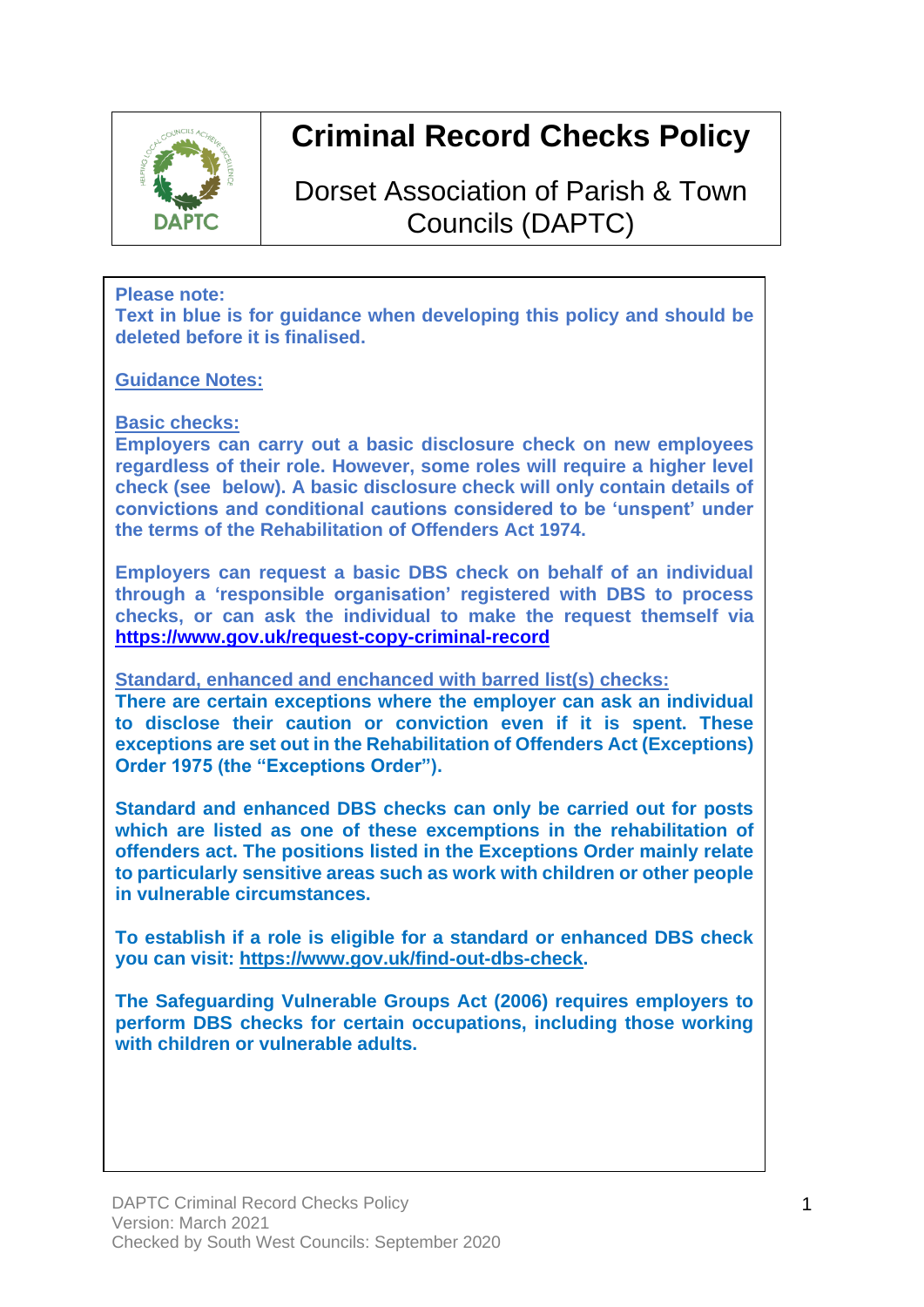# **1. Aims of the policy**

The aim of this policy is to set out DAPTC's approach to carrying out Criminal Record Checks.

The Council recognises that although criminal record checks an important to make safe recruitment decision, the check only forms one part of the process. Therefore, any decisions which the Association makes will be made on the balance of what a criminal record check provides against all other evidence presented.

## **2. Basic Disclosure Checks - For Jobs Covered by the Rehabilitation of Offenders Act 1974**

The Council has discretion to request a Basic Disclosure for any role.

## **3. Standard and Enhanced Disclosures Checks - For Jobs That Are Exempt from the Rehabilitation of Offenders Act 1974**

The Association will only carry out standard or enhanced disclosure checks for roles which are defined as exempt from the Rehabilitation of Offenders Act 1974.

# **4. Disclosure procedure**

If the Association concludes that to assess an applicant's suitability for a post a criminal record check is required then this will be processed through the Disclosure and Barring Service (DBS). The Council ensures that they comply fully with the [code](https://www.gov.uk/government/publications/dbs-code-of-practice)  [of practice](https://www.gov.uk/government/publications/dbs-code-of-practice) and undertakes to treat all applicants for positions fairly.

The Association will only make an application for a criminal record check to the DBS after after due consideration has been given and a decision has been reached that one is both proportionate and relevant to the position concerned.

The nature of the post will determine which level of disclosure check is required: basic, standard, enhanced or enhanced with barred list(s).

For those positions where a criminal record check is identified as necessary, the relevant recruitment documents, such as the job advert, will state that an application for a DBS certificate will be submitted in the event of the individual being offered the position. The Association will make every job applicant who will need a criminal record check submitted aware of the existence of the [code of practice](https://www.gov.uk/government/publications/dbs-code-of-practice) and will make a copy available on request.

If the applicant declares any spent or unspent convictions on their application form then the Association will consider their application alongsider others. If they meet the criteria to be interviewed an open and measured discussion will be arranged with the job applicant. This may take place at the interview or in a separate discussion. The Association will discuss with the job applicant any offences or other matters declared which may be relevant to the position. Failure to reveal information that is directly relevant to the position sought could lead to withdrawal of an offer of employment.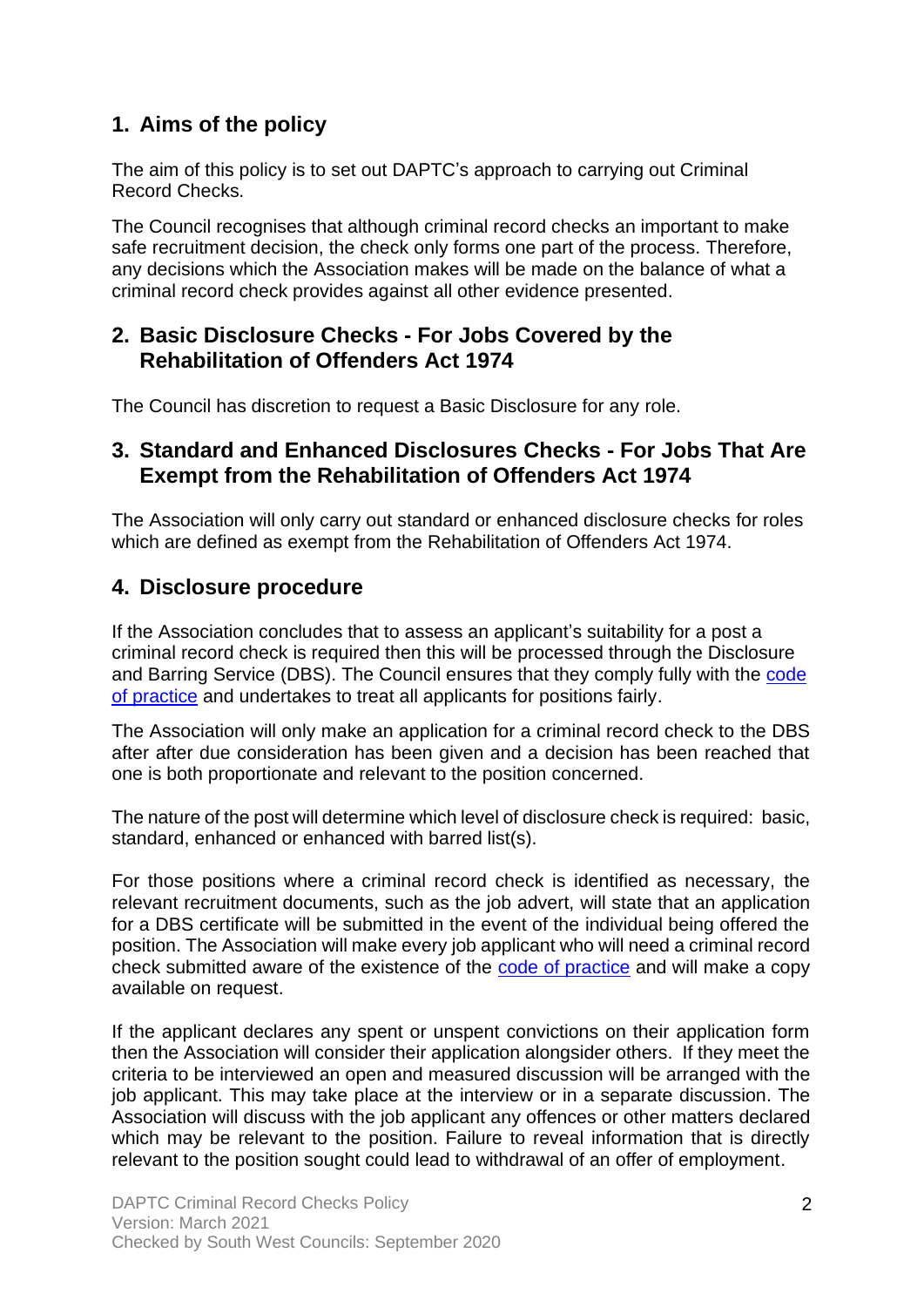Once the Council has selected the person to whom it wishes to offer employment, the Association will seek the applicant's agreement to make a joint application to the Disclosure and Barring Service (DBS).

If the post requires a Basic check then, once the Association has selected the person to whom it wishes to offer employment, the Association may ask the individual to do make the request for a check themselves via [https://www.gov.uk/request-copy-criminal-record.](https://www.gov.uk/request-copy-criminal-record) Alternatively the Council may arrange this through a responsible organisation.

If the post requires a Standard or Enhanced check then, once the Association has selected the person to whom it wishes to offer employment, the Association will seek the applicant's agreement to make a joint application to the Disclosure and Barring Service (DBS). This may be arranged through a responsible organisation.

Where the individual is member of the DBS update service, the Association may instead, with their permission, carry out a status check on any current certificate.

The Association will meet the cost of obtaining the appropriate DBS certificate, regardless of the level of the check.

The DBS check will provide the Council with documentary evidence about the person's criminal convictions. The Association will undertake to discuss any matter revealed on a DBS certificate with the individual seeking the position before deciding whether or not to withdraw a conditional offer of employment.

## **5. Subsequent checks**

For roles which require a criminal records check, the Council will usually carry out a new check every three years.

## **6. Training for employees**

For posts which require a DBS check, the Association will ensure that the Chief Executive and/or other any employee/member involved in the recruitment process have received or have access to appropriate advice and guidance on the criminal record check process.

## **7. Data protection**

The Association processes information about an individual's criminal convictions in accordance with its [data protection policy](https://www.xperthr.co.uk/policies-and-documents/data-protection-policy/162690/) / [policy on processing special category](https://www.xperthr.co.uk/policies-and-documents/policy-on-processing-special-category-personal-data-and-criminal-records-data/163520/)  [personal data and criminal records data.](https://www.xperthr.co.uk/policies-and-documents/policy-on-processing-special-category-personal-data-and-criminal-records-data/163520/) Inappropriate access or disclosure of employee data constitutes a data breach and should be reported in accordance with the Association's data protection policy immediately. It may also constitute a disciplinary offence, which will be dealt with under the disciplinary procedure.

## **8. Record keeping**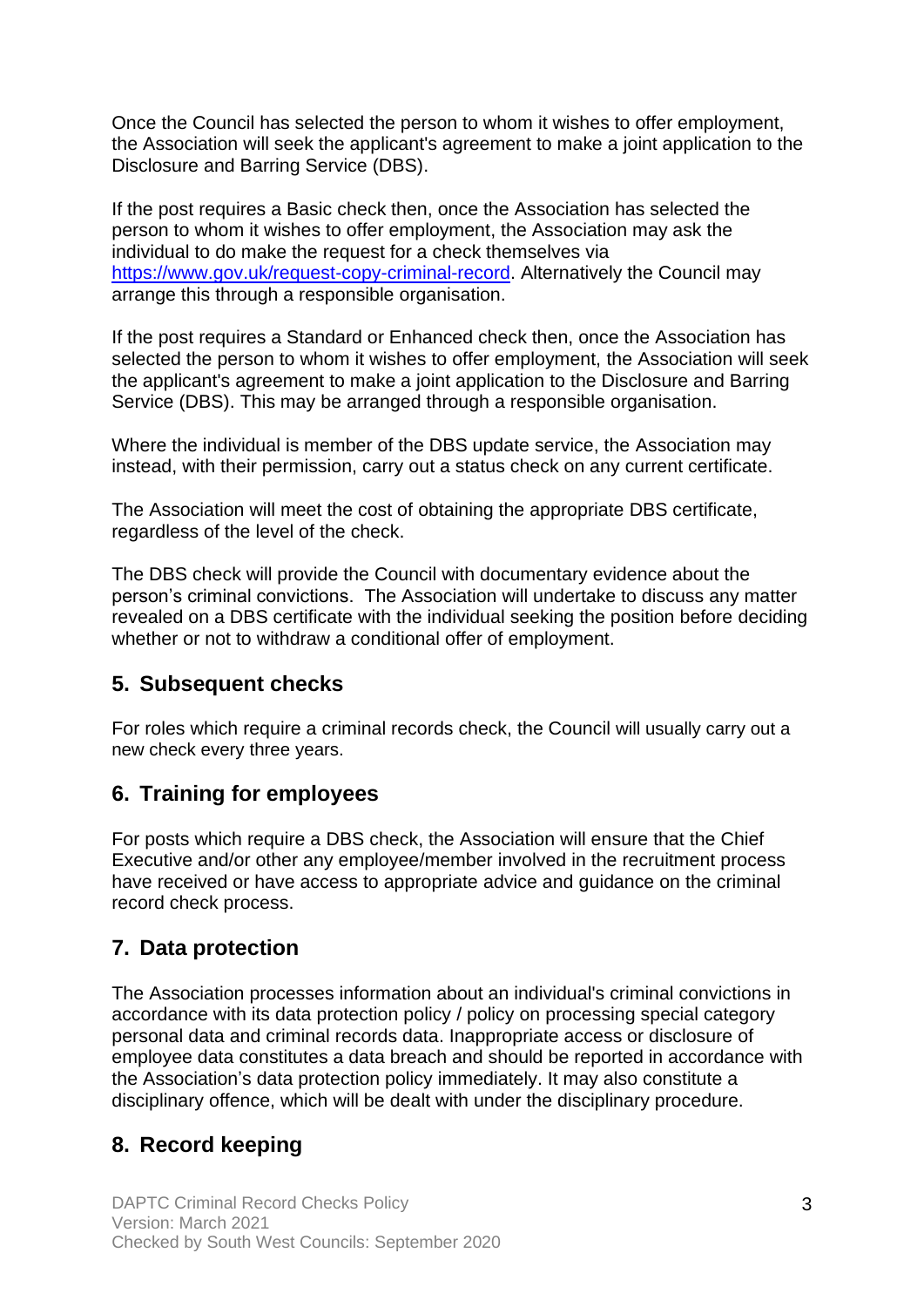### **8.1.General principles**

As an organisation using the DBS checking service to help assess the suitability of applicants for positions of trust, DAPTC complies fully with the code of practice regarding the correct handling, use, storage, retention and disposal of certificates and certificate information.

It also complies fully with its obligations under the General Data Protection Regulation (GDPR), Data Protection Act 2018 and other relevant legislation pertaining to the safe handling, use, storage, retention and disposal of certificate information and has a written policy on these matters, which is available to those who wish to see it on request.

#### **8.2.Storage and access**

The Association will ensure that DBS certificate information should be kept in a secure folder, separate from the individual's personnel file. The folder will be stored in lockable, non-portable, storage area with access strictly controlled and limited to those who are entitled to see it as part of their duties.

#### **8.3.Handling**

In accordance with section 124 of the Police Act 1997, certificate information is only passed to those who are authorised to receive it in the course of their duties. The Association will maintain a record of all those to whom certificates or certificate information has been revealed and it is a criminal offence to pass this information to anyone who is not entitled to receive it.

#### **8.4.Usage**

DBS certificate information will only be used for the specific purpose for which it was requested and for which the applicant's full consent has been given.

#### **8.5.Retention**

#### **Guidance notes:**

**Organisations which are inspected by the Care Quality Commission (CQC) or Ofsted may be legally entitled to retain the certificate for the purposes of inspection. In addition, organisations that require retention of certificates in order to demonstrate 'safer recruitment' practice for the purpose of safeguarding audits may be legally entitled to retain the certificate.** 

**Otherwise certificates must not be kept for longer than necessary to consideration the information and resolve any disputes or complaints. When destroying the certificate, employers may wish to add a brief record to the employee's personnel file to record the dates on which a certificate was obtained, considered and subsequently destroyed.**

**This practice will need to be compliant with the Data Protection Act, Human Rights Act, General Data Protection Regulation (GDPR), and incorporated within**